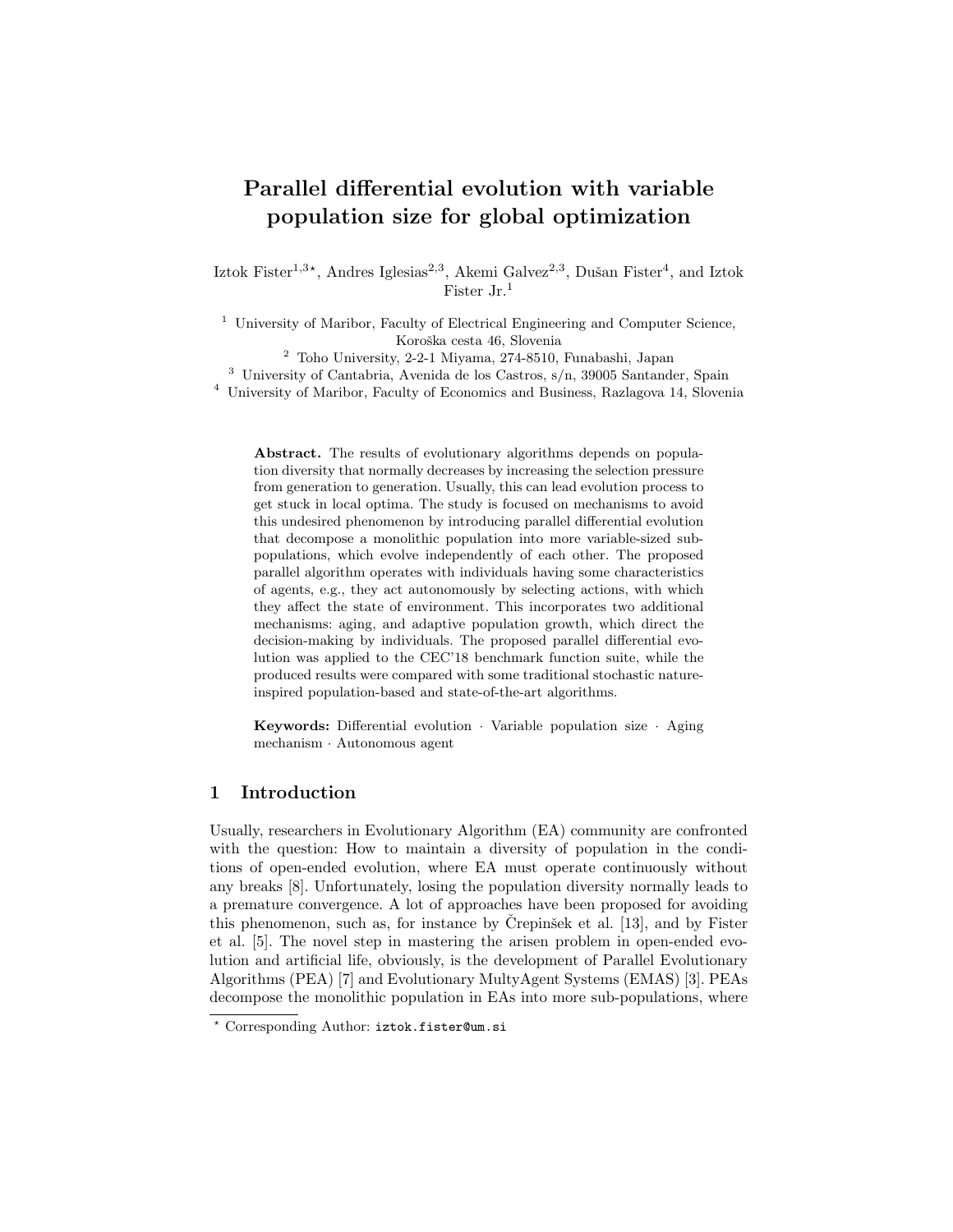selection and reproduction are limited to individuals inhabiting one region and a migration operator is used to move selected individual from one region to another. On the other hand, agents in EMAS, representing solution of the problem to be solved, are distributed across islands (i.e., sub-populations) and can interact directly only with their local environment. Due to suffering a lack of global knowledge, their decision-making process is limited only on local information [3].

The purpose of this study is to confront with the problem of premature convergence in Parallel Differential Evolution (PDE) decomposing the monolithic population into more sub-populations (i.e., islands) capable of exploring different regions of the search space independently of each other. Moreover, individuals in the PDE have some characteristics of agents, because they act autonomously in deciding, which action to select in order to affect the state of environment (i.e., problem). Consequently, also some elements of the classical DE algorithm are either eliminated (e.g., survivor selection), or redefined in new way (e.g., variation operators).

PDE incorporates two new mechanisms: aging, and adaptive population growth. The former influences on the size of island by action death and controls decreasing the number of individuals with regard to the feedback obtained from the last generation, similar as the latter that directs individuals by deciding, whether to apply reproduction with growing of the population or clone actions keeping the population size intact. Because both mechanisms use global information, appearing on the population level, the individuals in the proposed PDE are not pure agents.

As a result, the proposed Parallel Variable sized DE for global optimization (gPVaDE) was developed and applied to the CEC-18 benchmark function suite. The results of comparison with the classical EAs, like DE [11], and its selfadaptive variants jDE [2] and SaDE [10], and the state-of-the-art algorithms, like LShade [12] and jSO [1], showed the potential of the proposed algorithm, and encourage us to continue with the research in the same direction also in the future.

## 2 Mutation strategies in Differential Evolution

DE was introduced by Storn and Price in 1995 [11] and work with real-valued vectors. Although these vectors in the original DE undergo operations of variation operators, such as mutation, crossover, and selection, we borrow only DE mutation strategies in our study. These strategies describes the way, in which the operations of mutation and crossover are conducted within DE.

In the basic mutation, two solutions are selected randomly, and their scaled difference is added to the third solution, as follows:

$$
\mathbf{u}_i^{(t)} = \mathbf{x}_{r0}^{(t)} + F \cdot (\mathbf{x}_{r1}^{(t)} - \mathbf{x}_{r2}^{(t)}), \quad \text{for } i = 1, \dots, Np,
$$
 (1)

where  $F \in [0.1, 1.0]$  denotes the scaling factor that scales the rate of modification, while  $Np$  represents the population size and  $r0$ ,  $r1$ ,  $r2$  are randomly selected values in the interval  $1, \ldots, N_p$ .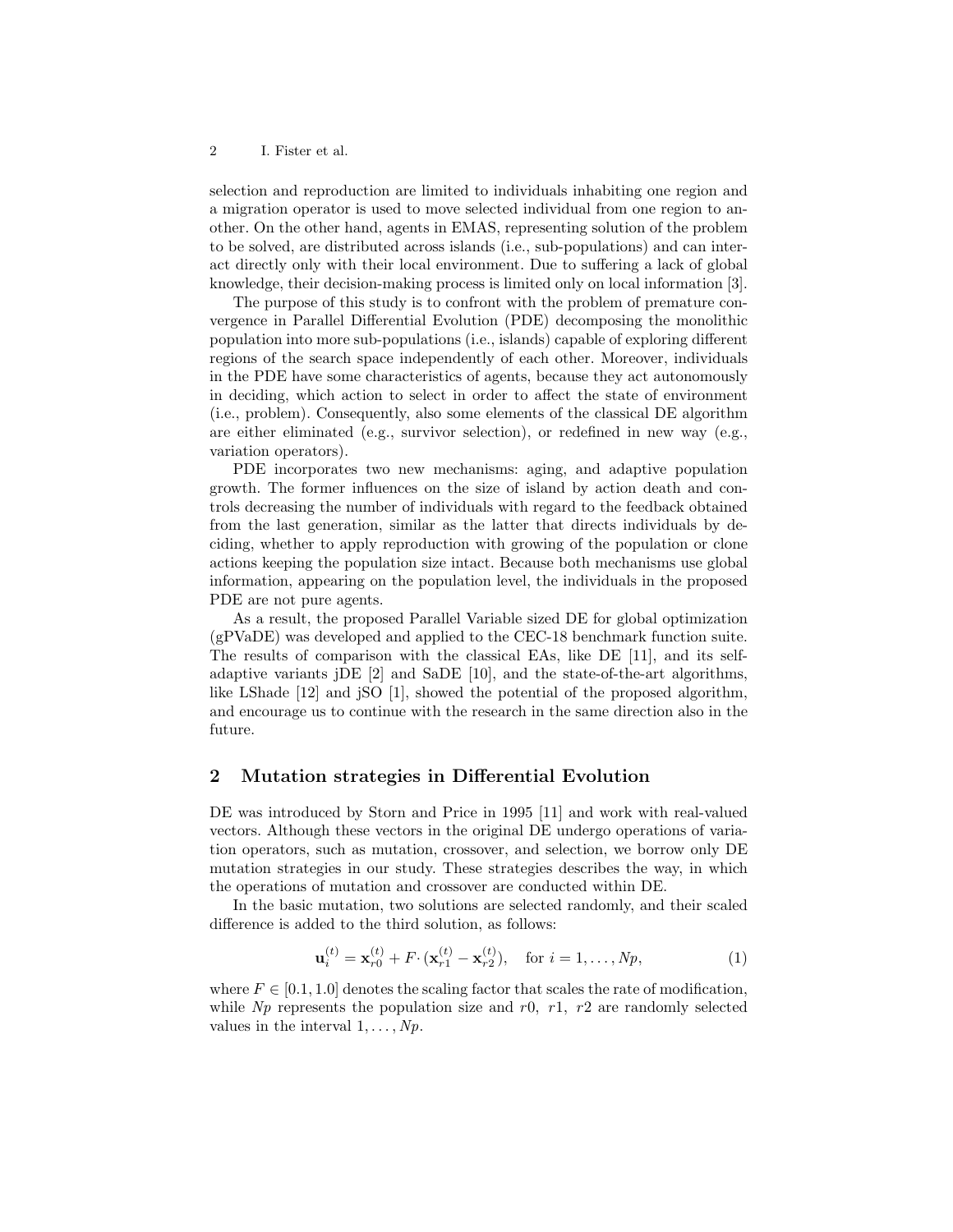The mentioned mutation strategy is capable for exploring a search space. When the exploitation of the search space is needed, the following mutation strategy is more appropriately:

$$
\mathbf{u}_{i}^{(t)} = \mathbf{x}_{best}^{(t)} + F \cdot (\mathbf{x}_{r1}^{(t)} - \mathbf{x}_{r2}^{(t)}), \quad \text{for } i = 1, ..., Np,
$$
 (2)

where  $\mathbf{x}_{best}^{(t)}$  is the current best individual, and r1, r2 are randomly selected values in the interval  $1, \ldots, N_p$ . Let us emphasize that a balancing between exploration and exploitation can be achieved by mixing both strategies [13].

In our study, we employ a binomial crossover [11]. This crossover is uniform in the sense that each parameter, regardless of its location in the trial vector, has the same probability of inheriting its value from a given vector. Thus, the trial vector is built from parameter values copied from either the mutant vector generated by Eq.  $(1)$  or parent at the same index position laid *i*-th vector. Mathematically, this crossover can be expressed as follows:

$$
w_{i,j}^{(t)} = \begin{cases} u_{i,j}^{(t)} & \text{rand}_j(0,1) \leq CR \vee j = j_{rand}, \\ x_{i,j}^{(t)} & \text{otherwise}, \end{cases}
$$
(3)

where  $CR \in [0.0, 1.0]$  controls the fraction of parameters that are copied to the trial solution. The condition  $j = j_{rand}$  ensures that the trial vector differs from the original solution  $\mathbf{x}_i^{(t)}$  in at least one element.

## 3 Proposed gPVaDE for global optimization

The proposed gPVaDE consists of more islands connected in ring topology that evolve in parallel. Each island hosts individuals located in some positions on a grid. They are capable of changing these positions randomly in each generation. On the other hand, these individuals can perform following autonomous actions: reproduction, clone, death, migration, and rebirth. Reproduction generates the trial solution using the exploration DE-mutation strategy  $(Eq. (1))$ , and keep it within the island beside its parent to evolve in the next generation. With new individual, the reproduction contribute to the island growth. Clone that generates the trial solution using the exploitation DE-mutation strategy (Eq. (2)) selects the better between parent and trial solutions for the next generation, and therefore keeps the island size unchanged. Death eliminate the individual from the island. Migration enable some individuals in one island to move in the other island according to a migration probability  $p_m$ . The action rebirth is launched, when the diversity in the island is lost.

Additionally, two mechanisms are incorporated within the algorithm, i.e., aging and adaptive population growth. The former introduces the concept of individual's age replacing the classical selection and changes this with more natural paradigm asserting, when people are old enough, they must die. The latter directs individual by making decision, whether replacement or clone should be performed in particular situation. In summary, the aging mechanism takes case about reducing the island size, while the adaptive population growth enriches the island with new individuals.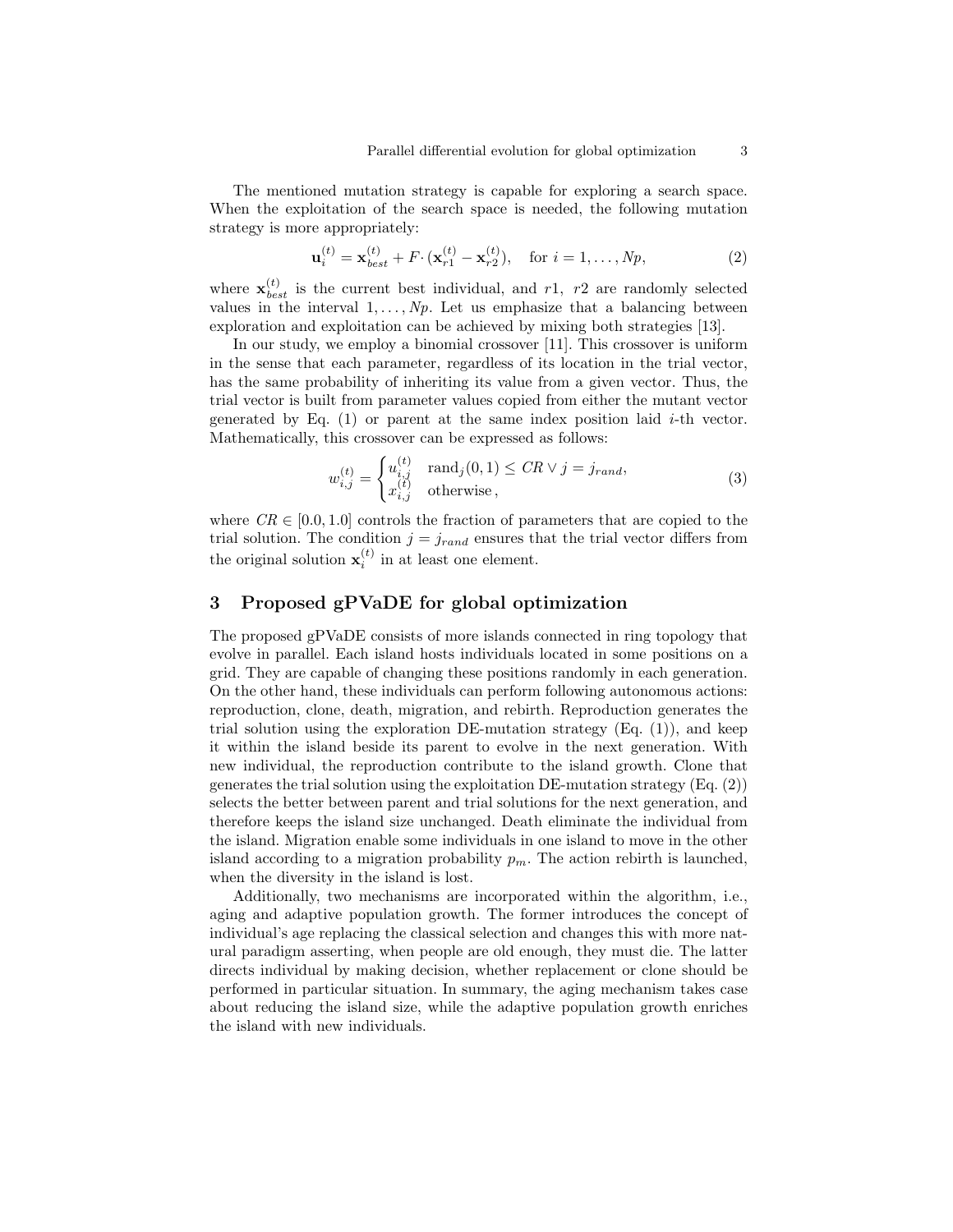4 I. Fister et al.

#### 3.1 Aging mechanism

An aging mechanism presents one of the more popular concepts of adapting the population size during the evolutionary cycle in the EA community, and was used in the Genetic Algorithm with varying population size (GAVaPS) [9]. This mechanism introduced the concept of an individual's "age", which counts the number of generations the individual stays "alive".

The aging mechanism operates as follows: Each individual in a population lives the number of generations (ages) determined by its parameter lifetime. This parameter depends on the fitness of the corresponding individual, i.e., the higher the fitness of an individual, the higher a lifetime granted to it. Mathematically, the lifetime is defined as:

$$
lifetime = \begin{cases} MinLT + K \cdot \frac{f_i - MinFit}{AvgFit - MinFit}, & \text{if } AvgFit \ge f_i, \\ \frac{1}{2}(MinLT + MaxLT) + K \cdot \frac{f_i - AvgFit}{MaxFit - AvgFit}, & \text{if } AvgFit < f_i, \end{cases} \tag{4}
$$

where  $MinLT$  and  $MaxLT$  denotes the minimum and maximum available *lifetime* values, respectively,  $AvqFit$ ,  $MinFit$ , and  $MaxFit$  are average, minimum, and maximum values of fitness in the current population, while the coefficient is expressed as  $K = \frac{1}{2}(MaxLT - MinLT)$ .

#### 3.2 Adaptive population growth

The adaptive population growth implements so-called Non-Linear population Size Reduction (NLSR) mechanism, where the population size is adapted following the population dynamics. In population dynamics, measure of the uncertainty in population size is expressed as:

$$
\Delta H^{(t+1)} = \log \frac{2 \cdot S^{(t)}}{N^{(t+1)}},\tag{5}
$$

where  $\Delta H$  denotes a change in the evolutionary entropy [4],  $S^{(t)}$  is the number of positive variations in the last population, and  $N^{(t+1)}$  is the effective population size in the next evolutionary cycle. Entropy influences increasing/decreasing the current population size regarding the following relations:

$$
\Delta_{\max} = \begin{cases}\n-\text{rand}(1, 2 \cdot (R^{(t+1)} - N^{(t+1)})), \text{ if } \Delta H^{(t+1)} > 0, \\
+\text{rand}(1, 2 \cdot (R^{(t+1)} - N^{(t+1)})), \text{ if } \Delta H^{(t+1)} < 0, \\
0, \quad \text{ if } \Delta H^{(t+1)} = 0,\n\end{cases}
$$
(6)

where  $\Delta_{\text{max}}$  denotes a modification in the population size, and  $R^{(t+1)}$  is a decreased, linear, reference function that reduce the population size according to:

$$
R^{(t+1)} = \left(1 - \frac{t+1}{t_{\text{max}}}\right) \cdot (MAX_{-}VAL - MIN_{-}VAL) + (t+1),\tag{7}
$$

where t is the generation number,  $t_{\text{max}}$  the maximum number of generation,  $MAX\_VAL$  and  $MIN\_VAL$  are the maximum and minimum population sizes, respectively.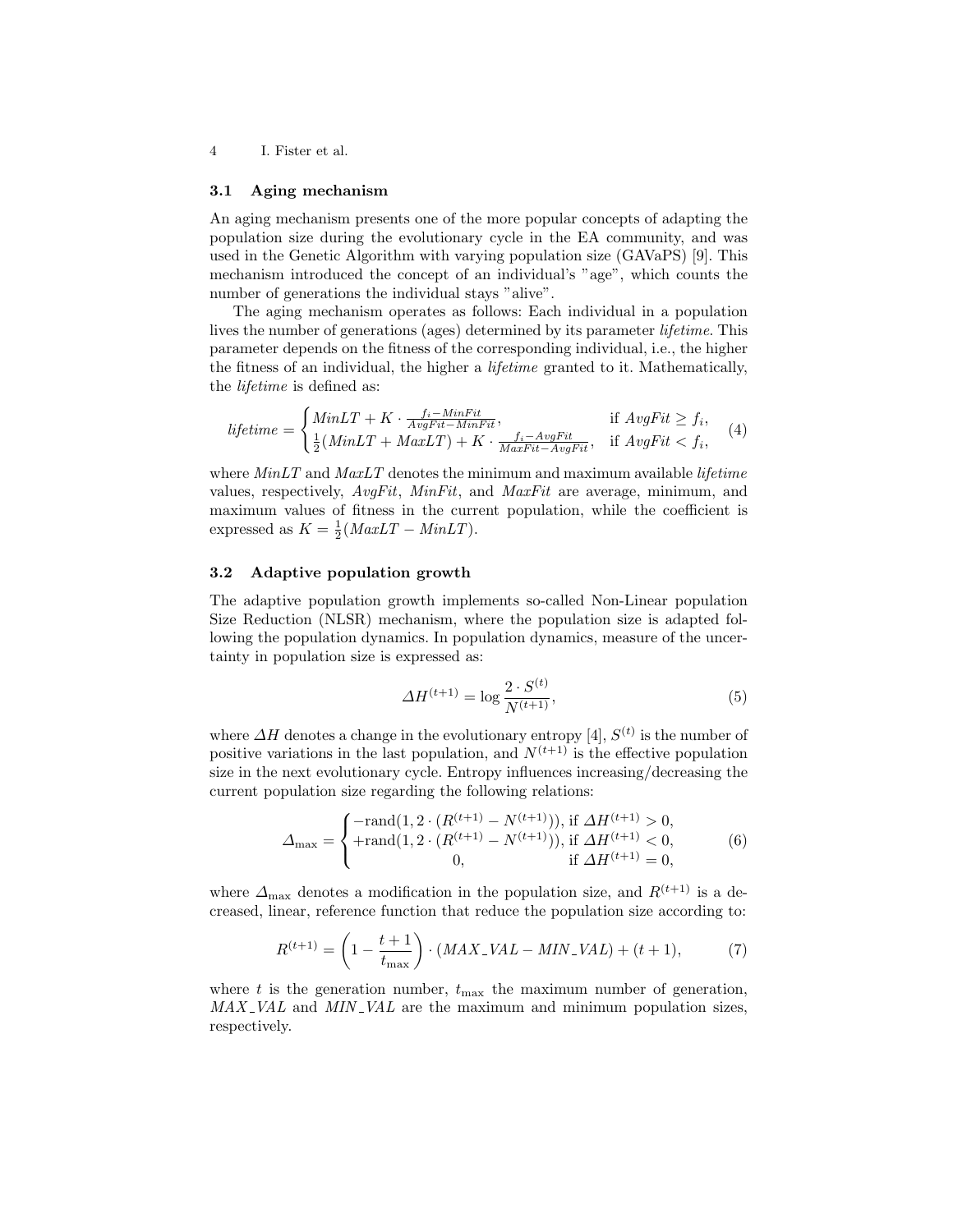#### 3.3 Design and implementation of gPVaDE

Each individual in gPVaDE has its own time of birth and time of death, and lives as long as permitted by its quality of behavior. It is defined as a tuple:

$$
X_i = \langle \mathbf{x}_i, f_i, M_i, age_i, lt_i, act_i \rangle, \quad \text{for } i = 1, \dots, N_p,
$$
 (8)

where  $\mathbf{x}_i$  denotes vector with elements  $\{x_{i,j}\}$  for  $i = 1, \ldots, D, f_i$  is a fitness function of the problem in question,  $M_i$  location of the individual within the island,  $age_i$  current age of agent,  $lt_i$  calculated lifetime, and  $act_i$  action to be performed by the individual.

Three main algorithms need to be implemented for covering the proposed three level program architecture of the gPVaDE, i.e.: algorithm's, island's, and individual's. The first algorithm takes care about: creation, termination and parallel evolving of islands, and synchronization between them. The second one provides global functions for individuals, like: positioning on random locations within grid, aging management, and adaptive population growth. The last one addresses tasks with which an individual is confronted, as: decision-making, and executing actions.

Due to the paper limitation, only the algorithm Evolve coping the second level is illustrated here (Algorithm 1). As can be seen, the Evolve algorithm

|     | <b>Algorithm 1</b> The EVOLVE algorithm.                       |                                                    |
|-----|----------------------------------------------------------------|----------------------------------------------------|
|     | 1: procedure $EVOLVE(island)$                                  |                                                    |
| 2:  | $emiquants = \emptyset$                                        |                                                    |
| 3:  | <i>island</i> .CALCLIFETIMES;                                  | $\triangleright$ update aging data                 |
| 4:  | $M = island.GENERATETOPOLOGY;$                                 | $\triangleright$ set new topology for individuals  |
| 5:  | $\Delta_{\text{max}} = island.\text{EvoLUTION}\text{ENTROPY};$ | $\triangleright$ calculate the population dynamics |
| 6:  | for all <i>individual</i> $\in$ <i>island</i> do               |                                                    |
| 7:  | $individual$ DECISION_MAKING $(island)$ ;                      | $\triangleright$ decision-making process           |
| 8:  | $individual. DO\_ACTION(island);$                              | $\triangleright$ execution of actions              |
| 9:  | $emigrant = emigrant \cup COLLECTEMIGRANTS(island);$           | $\triangleright$ tag migration                     |
| 10: | end for                                                        |                                                    |
| 11: | while <i>emigrant</i> $\neq \emptyset$ do                      | $\triangleright$ performing migration actions      |
| 12: | $emq\_item = \text{HEAD}(emigrant);$                           |                                                    |
| 13: | $emigrant = \text{TAIL}(emigrant);$                            |                                                    |
| 14: | $target\_island =$ RAND(predecessor, successor);               |                                                    |
| 15: | $DO\_MIGRATE(target\_island, island, emg_item);$               | $\triangleright$ launch migration                  |
| 16: | end while                                                      |                                                    |
|     | 17: end procedure                                              |                                                    |

launched in each generation is divided into two parts: In the first part, the evolving of the particular individuals is performed, and the potential emigrants are collected, while in the second, at first, the target island is selected between two island local neighbors in ring randomly and then migration is performed.

## 4 Experiments and results

The goal of this study can be condensed into three hypotheses, whose evidence can be shown that gPVaDE: (1) is capable of solving the global optimization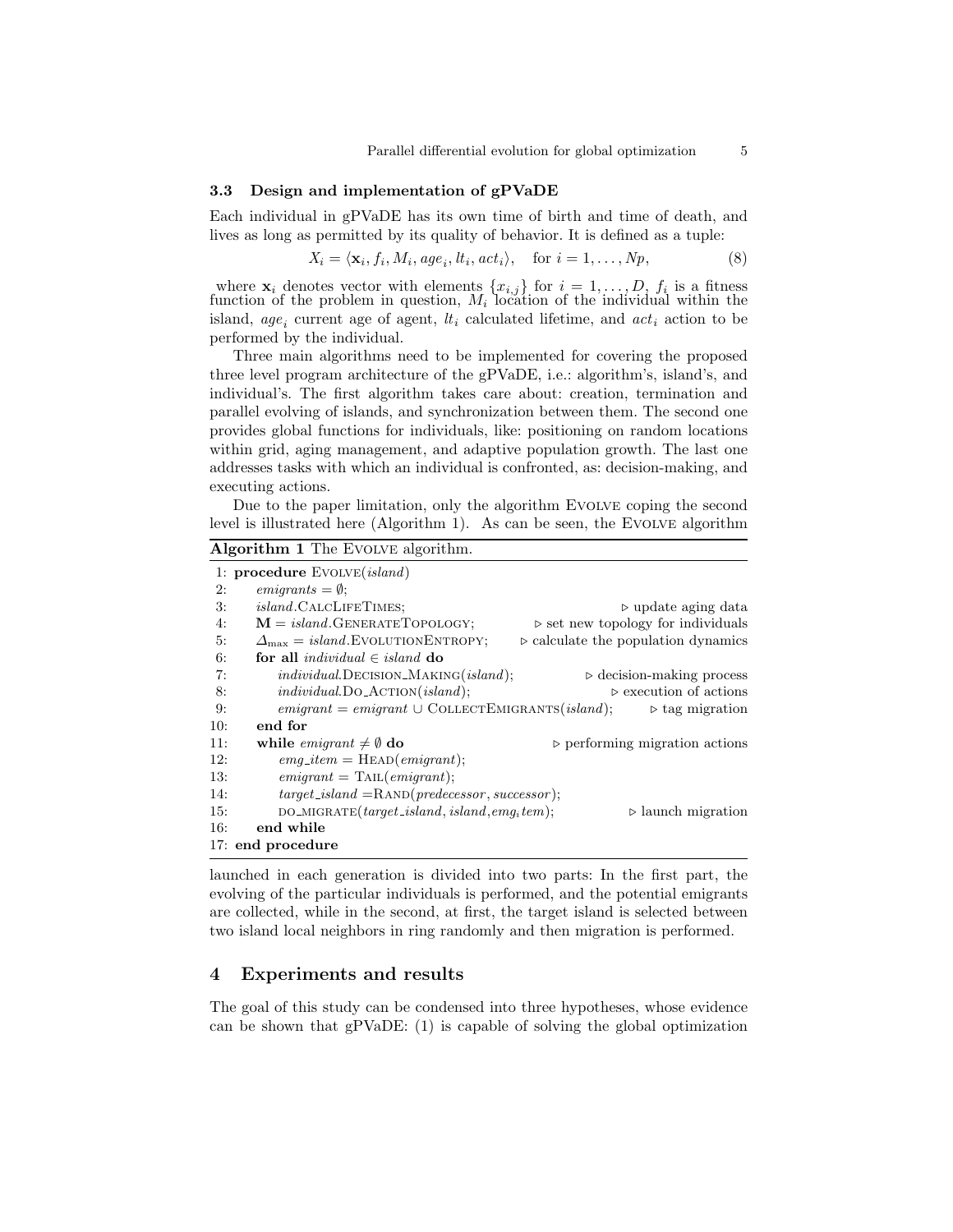problems introduced by the CEC-18 benchmark function suite, (2) can improve the behavior of classical linear population size reduction, and (3) achieves the results comparable with the results of some traditional EAs. During the experiments, the gPVaDE applied the parameter setup as illustrated in Table 1. Let us

| rapio 1. I altalliotol potap of the proposed gr (ab b). |              |                  |  |  |  |  |  |
|---------------------------------------------------------|--------------|------------------|--|--|--|--|--|
| Parameter                                               | Abbreviation | Value/Interval   |  |  |  |  |  |
| Dimension of the problem                                |              |                  |  |  |  |  |  |
| Island size                                             | Np           | [10, 100]        |  |  |  |  |  |
| Number of islands                                       | $n_{\rm c}$  | [1, 10]          |  |  |  |  |  |
| Number of fitness function evaluations                  | nFEs         | $1,000 \times D$ |  |  |  |  |  |
| Probability of migration                                | $p_m$        | 0.001            |  |  |  |  |  |
| Life time                                               | lifetime     | 1, 24            |  |  |  |  |  |

Table 1: Parameter setup of the proposed gPVaDE.

emphasize that the initial number of individuals resident on the island depends on the number of islands (normally  $100/n$ , where 100 is the maximum initial population size). On the other hand, all configurations use the same number of fitness function evaluations that serves also as a termination condition for the proposed algorithm, and  $F = 0.5$  and  $CR = 0.9$ .

The results obtained by the algorithms were evaluated according to five standard statistical measures: Best, Worst, Mean, Median, and StDev values. Friedman's non-parametric statistical test [6] was conducted in order to estimate the quality of the results obtained by various nature-inspired algorithms for global optimization. This test is a two-way analysis of variances by ranks, where the null hypothesis is stated assuming that medians between the ranks of all algorithms are equal.The second step is performed only if a null hypothesis of a Friedman test is rejected. In this step, the post-hoc tests are conducted using the calculated ranks. Indeed, a Wilcoxon two paired non-parametric test was applied in our study as a post-hoc test after determining the control method (i.e., the algorithm with the lowest rank) by using the Friedman test, while the Nemenyi post-hoc test is used for graphical presentation of the results. Both post-hoc tests were conducted using a significance level of 0.05.

The CEC'18 test suite consists of 30 benchmark functions that are divided into four classes:(1) unimodal functions  $(1-3)$ ,  $(2)$  simple multimodal functions  $(4-10)$ ,  $(3)$  hybrid functions  $(11-20)$ , and  $(4)$  composition functions  $(21-30)$ . Unimodal functions have a single global optimum and no local optima. Unimodal functions in this suite are non-separable and rotated. Multi-modal functions are either separable or non-separable. In addition, they are also rotated and/or shifted. To develop the hybrid functions, the variables are divided randomly into some sub-components and then different basic functions are used for different sub-components. Composition functions consist of a sum of two or more basic functions. In this suite, hybrid functions are used as the basic functions to construct composition functions. The characteristics of these hybrid and composition functions depend on the characteristics of the basic functions. The functions of dimensions  $D = 10$  were used in our experiments due to a limitation of the paper length, while the search range of the problem variables was limited to  $x_{i,j} \in [-100, 100]$ .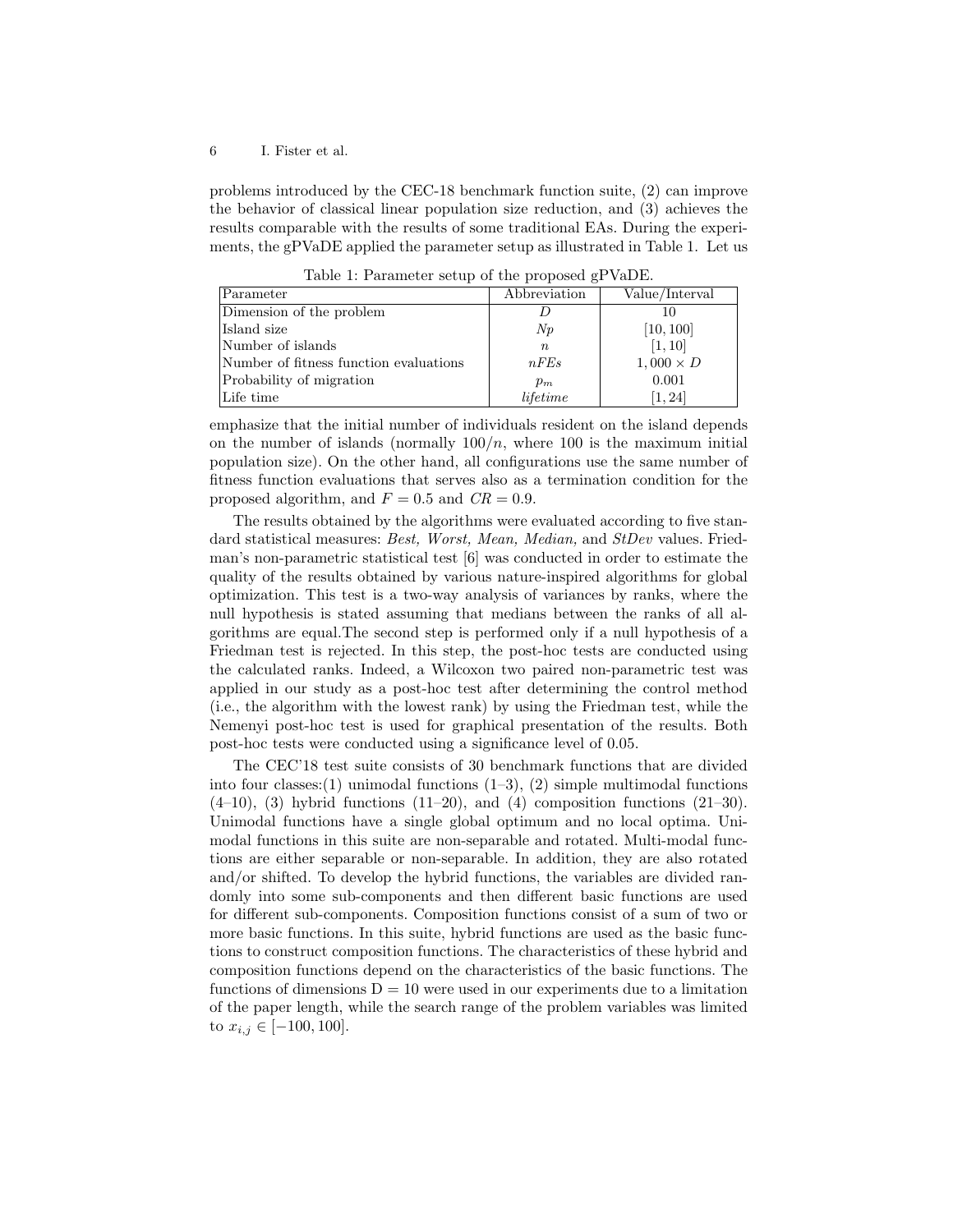#### 4.1 Results

Influence of the adaptive population growth The purpose of the experiment was to establish a behavior of the adaptive population growth introducing the NLSR mechanism, and to compare this with the famous Linear population Size Reduction (LSR) used in many popular stochastic nature-inspired population-based algorithms. Actually, while the LSR is capable of uniform decreasing of population size with maturing the search process, the population size can also be increased by the NLSR depending on the number of positive individual's variations.

In order to show the advantage of NLSR, the six configurations of gPVaDE with the number of islands varying from one to six (denoted as  $gPVaDE-c1$  to gPVaDE-c6) using the LSR, were compared with their counterparts using the NLSR. The results of the tests are depicted in Table 2, where the achievements

Table 2: Comparison between two different models of population size reduction in various configuration of gPVaDE  $(D = 10)$ .

| Method     | gPVaDE  |          |                          |                          |  |     |         |  |
|------------|---------|----------|--------------------------|--------------------------|--|-----|---------|--|
|            | ີ<br>◡⊥ | ∼.<br>◡▵ | c3                       | C4<br>сэ                 |  | с6  | Summary |  |
| <b>LSR</b> |         | -        | $\overline{\phantom{a}}$ | $\overline{\phantom{a}}$ |  | $=$ |         |  |
| 'NLSR      | -       |          |                          | $\overline{\phantom{0}}$ |  | $=$ |         |  |

obtained by gPVaDE using different features are compared in the sense of the Wilcoxon 2-paired non-parametric statistical test. From the table, it can be seen that, in summary, the gPVaDE using NLSR were significantly better than their counterparts using LSR even tree times, i.e., in most, especially, if we assume that monolithic population is not relevant.

In the next test, the behavior of the NLSR feature was established, where multimodal function  $f_4$  of dimension  $D = 10$  was taken into consideration. The function was optimized by the proposed gPVaDE algorithm with three different gEMAS configurations, i.e., using one (gPVaDE-c1 ), using two (gPVaDE-c1), and using three islands (gPVaDE-c3). Actually, one typical run of the function optimization was selected for each algorithm in question, where no optimal solution was found. In line with this, the behavior of these can be monitored during the whole run. The result of the test is illustrated in Fig. 1 that is divided into six diagrams. As can be seen from Fig. 1, the population size oscillates around the reference line representing the traditional LSR. Typically, the population size increasing is followed by size reduction. The increasing is launched either by the decision-making process imposing by the reproduction, while reducing the population size is caused by the aging mechanism. Sometimes, this mechanism can introduce such a high selection pressure that can eliminate the major part of individuals from the island in only one cycle. Indeed, imposing the reproduction in the next cycle causes replacing the vacant places in the island. On the other hand, the diversity of island can be lost, when its size becomes lower. In this case, the new genetic material can be supplied using action rebirth.

Comparative analysis The goal of this test was to show that the results of the proposed gPVaDE algorithms are comparable with the results of the traditional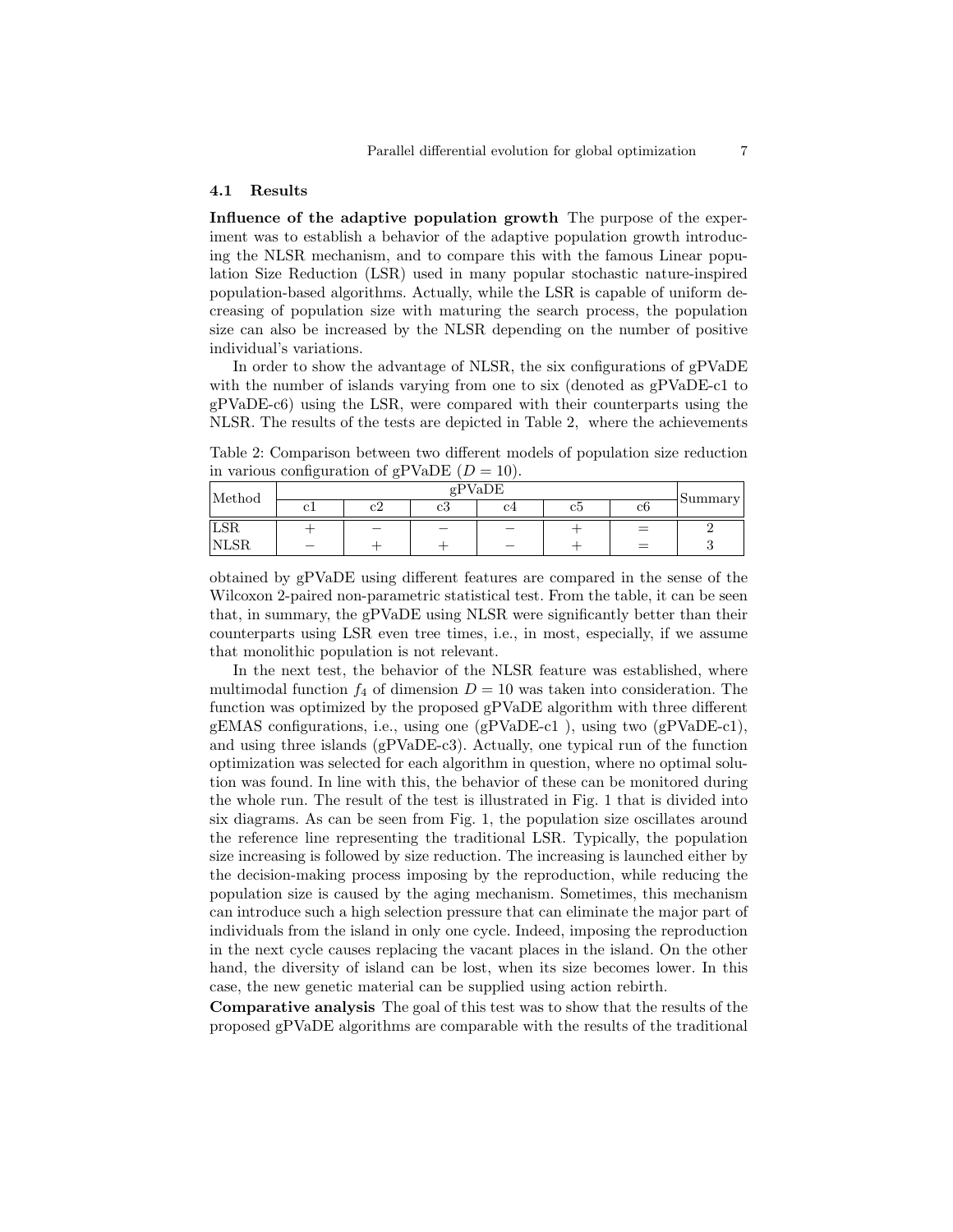

d: gPVaDE-c3 - island 1. e: gPVaDE-c3 - island 2. f: gPVaDE-c3 - island 3.

Fig. 1: Influence of the adaptive population growth on function  $f_4$  of dimension  $D = 10.$ 

stochastic nature-inspired population-based algorithms, like DE, jDE, and SaDE, although these do not achieve those obtained by the state-of-the-art algorithms, like jSO and LShade, at the moment. Thus, even nine configurations of gPVaDE algorithms were taken into consideration with varying the number of islands from one to nine, denoted as gPVaDE-c1 to gPVaDE-c9.

The results obtained by the particular algorithms were compared using the Friedman non-parametric statistical tests, and refined by a Nemenyi and Wilxocon post-hoc statistical tests. These are depicted in Fig. 2 that is divided into two parts, where the first presents the results in numerical and second in graphical form. As can be seen from the figure, the result quality of the proposed gPVaDE algorithms depends on the number of islands. It turns out that the smaller number of islands is better than the higher. However, the gPVaDE using monolithic population is distinguished as not the preferable configuration.

In summary, the more islands in an algorithm demand more small-sized populations. This is very inefficient for the search process due to suffering a lack of population diversity. On the other hand, the algorithm using a monolithic population maintains the higher population diversity, but suffers a lack of selection pressure. As a result, the proper bias between the population diversity and selection pressure ensure the optimal results for the configuration. In our case, the reasonable number of agents must be higher than or equal to two, but lower than or equal than six.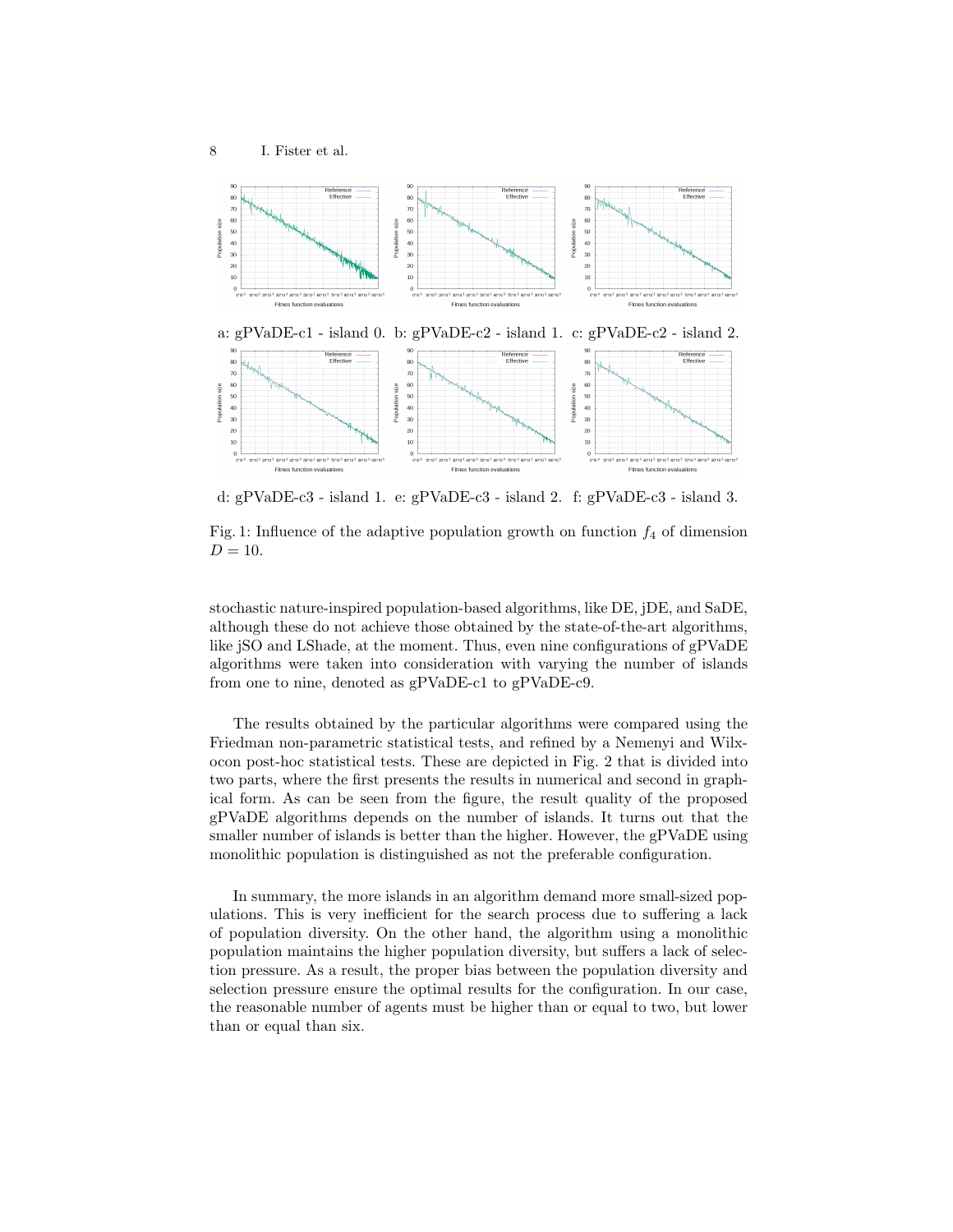| Algorithm                        | Fri.               | Nemenyi                  |                      |                      | Wilcoxon |                              |               |                                                       |  |  |
|----------------------------------|--------------------|--------------------------|----------------------|----------------------|----------|------------------------------|---------------|-------------------------------------------------------|--|--|
|                                  |                    | CD                       |                      | $S.$ $p$ -value $S.$ |          |                              | 10            |                                                       |  |  |
| $gPVaDE-c1 4.83 [4.02,5.64]$     |                    |                          |                      | > 0.05               |          |                              |               |                                                       |  |  |
| $gPVaDE-c2 4.26 [3.45,5.07]$     |                    |                          |                      | > 0.05               |          |                              | 8             |                                                       |  |  |
| $gPVaDE-c3 3.77 [2.96,4.58] $    |                    |                          |                      | > 0.05               |          | Average differences of ranks |               |                                                       |  |  |
| $gPVaDE-c4 4.42 [3.61,5.23]$     |                    |                          | $\ddot{\phantom{1}}$ | > 0.05               |          |                              | 6             |                                                       |  |  |
| $gPVaDE-c5[4.69]$ [3.88,5.5]     |                    |                          |                      | > 0.05               |          |                              |               |                                                       |  |  |
| $gPVaDE-c6[5.42][4.61,6.23]$     |                    |                          |                      | > 0.05               |          |                              | 4             |                                                       |  |  |
| $gPVaDE-c7[5.43 [4.62,6.24]$     |                    |                          |                      | $\gg 0.05$           |          |                              |               |                                                       |  |  |
| $gPVaDE-c8[6.61 [5.80,7.42] +1]$ |                    |                          |                      | $\gg 0.05$  †        |          |                              | $\mathcal{P}$ |                                                       |  |  |
| $gPVaDE-c9[6.71][5.90,7.52]$     |                    |                          |                      | $\gg 0.05$           |          |                              | $\Omega$      |                                                       |  |  |
| DE                               |                    | $3.78$ $[2.97, 4.59]$ †  |                      | > 0.05               |          |                              |               | c-1 c-2 c-3 c-4 c-5 c-6 c-7 c-8 c-9 DE jDESaDEjSO LSH |  |  |
| iDE                              |                    | $ 4.72  [3.91, 5.53]  +$ |                      | > 0.05               |          |                              |               | Stochastic algorithms in test                         |  |  |
| SaDE                             | $4.15$ [3.34,4.96] |                          | > 0.05               |                      |          |                              |               |                                                       |  |  |
| iSO                              |                    | $1.12$ [0.31, 1.93]      |                      | $\ll 0.05$           |          |                              |               | a: $D = 10$ , $p_m = 0.001$ .                         |  |  |
| LShade                           |                    | $1.00$ [0.19, 1.81]      | İ                    | $\infty$             | ţ        |                              |               |                                                       |  |  |

Fig. 2: The results of comparative analysis using Nemenyi post-hoc statistical test.

## 5 Conclusion

The question how to maintain a diversity of population has been followed researchers in evolutionary community from the same beginning. In the study, this problem is addressed by introducing the parallel gPVaDE algorithm, where the individuals are capable of executing some actions, with which they modify their programming environment and thus have more autonomy as those in the classical EAs. Additionally, the algorithm incorporates two mechanisms: aging, and adaptive population growth. While the former controls the action death, the latter navigates between actions reproduction and clone implemented as different DE mutation strategies.

The proposed gPVaDE was applied for solving the CEC'18 benchmark function suite representing a test-bed for global optimization. During huge experimental work, the influence of the new adaptive population growth mechanism was discovered in detail. Finally, the results produced by various gPVaDE configurations were compared with some traditional stochastic nature-inspired population-based algorithms, like DE, jDE, and SaDE, and some state-of-theart algorithms, like jSO, and L-Shade. From the comparative analysis, it can be seen that the results of the proposed gPVaDE are comparable with those of the traditional algorithms in question, while needing some improvements to become more competitive also with the state-of-the-art ones.

In the future, we would like to build the gPVaDE with pure agents capable of decision-making at the individual's level. Applying the algorithm for solving the other hard optimization problems seem to be a very challenging for the future.